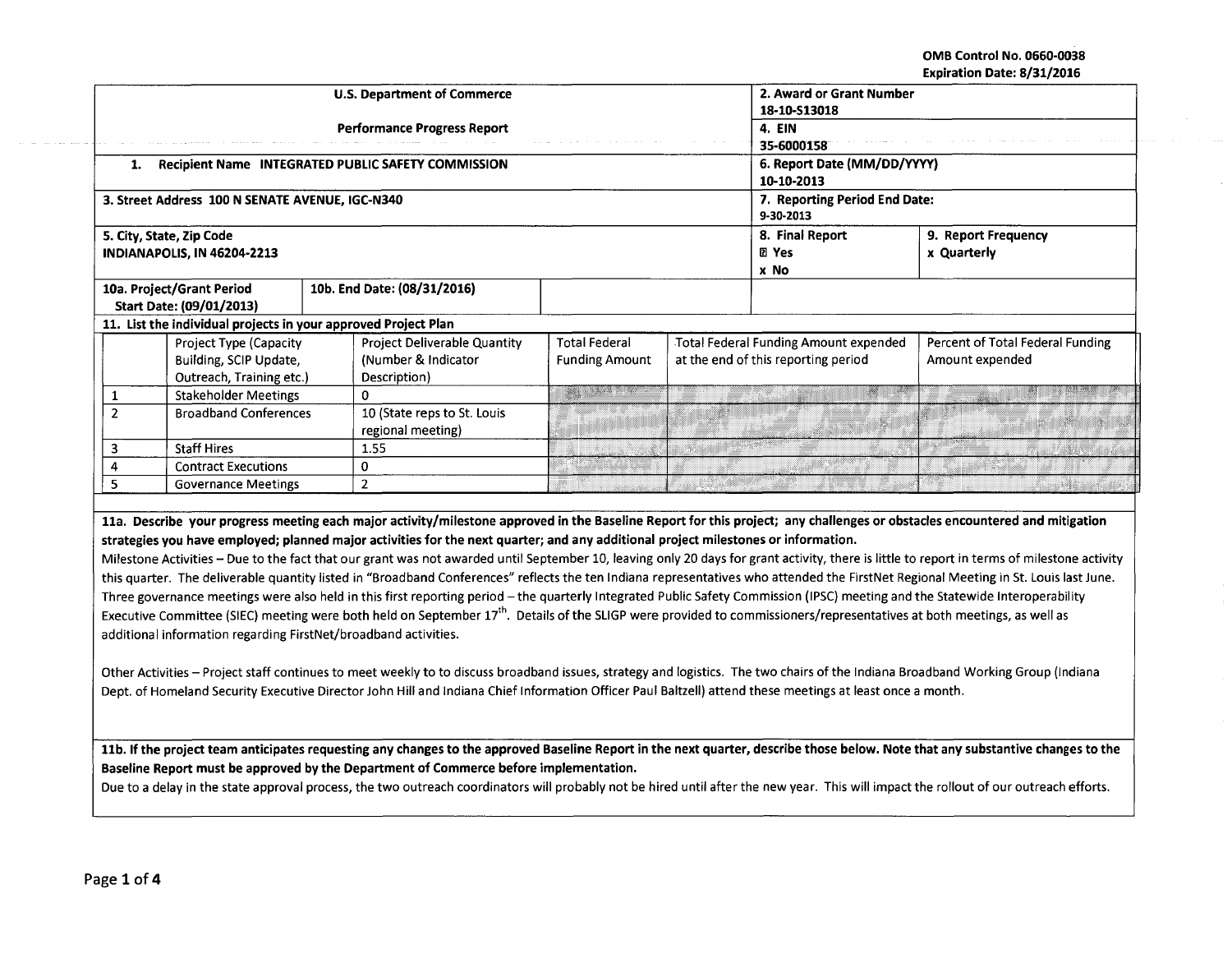llc. Provide any other information that would be useful to NTIA as it assesses this project's progress.

Most of the staff activity this quarter has been dominated by SLIGP procedures, details, and multiple revisions. This process has proved to be very labor intensive.

## lld. Describe any success stories or best practices you have identified. Please be as specific as possible.

We feel that our existing strong governance structure takes some of the pressure off of SLIGP Phase 1 requirements. Additionally, our heavy investments in CASM will certainly yield results during the planning process.

## 12. Personnel

## 12a. If the project is not fully staffed, describe how any lack of staffing may impact the project's time line and when the project will be fully staffed.

As detailed above in question 11b, we will not be able to hire outreach staff until after the new year. This will impact rollout of our outreach and education efforts.

## 12b. Staffing Table

|                                 | <b>Job Title</b>                                                                                                                      | FTE %            |               |                                                      |            |      | <b>Project(s) Assigned</b>                                                |                        | Change                 |
|---------------------------------|---------------------------------------------------------------------------------------------------------------------------------------|------------------|---------------|------------------------------------------------------|------------|------|---------------------------------------------------------------------------|------------------------|------------------------|
| <b>Executive Director</b>       |                                                                                                                                       | .15              |               | FirstNet Single Point of Contact                     |            |      |                                                                           |                        |                        |
|                                 | Statewide Interoperability Coordinator (SWIC)                                                                                         | .5               |               | Provides project oversight                           |            |      |                                                                           |                        |                        |
| <b>Communications Director</b>  |                                                                                                                                       | .5               |               | Directs outreach program and oversee grant reporting |            |      |                                                                           |                        |                        |
| Comptroller                     |                                                                                                                                       | .05              |               |                                                      |            |      | Supports budgetary and financial requirements, including grants and RFPs  |                        |                        |
| <b>Operations Manager</b>       |                                                                                                                                       | .05              |               | Provides operational support                         |            |      |                                                                           |                        |                        |
| Logistics Manager               |                                                                                                                                       | .05              |               | Provides technical guidance (SME)                    |            |      |                                                                           |                        |                        |
| <b>Administrative Assistant</b> |                                                                                                                                       | .05              |               | requirements                                         |            |      | Provides administrative support for governance meetings and other project |                        |                        |
|                                 |                                                                                                                                       |                  |               | Add Row                                              | Remove Row |      |                                                                           |                        |                        |
|                                 | 13. Subcontracts (Vendors and/or Subrecipients)                                                                                       |                  |               |                                                      |            |      |                                                                           |                        |                        |
|                                 | 13a. Subcontracts Table - include all subcontractors. The totals from this table must equal the "Subcontracts Total" in Question 14f. |                  |               |                                                      |            |      |                                                                           |                        |                        |
| Name                            | <b>Subcontract Purpose</b>                                                                                                            | <b>Type</b>      | RFP/RFQ       | Contract                                             | Start      | End  | <b>Total Federal</b>                                                      | <b>Total Matching</b>  | Project and % Assigned |
|                                 |                                                                                                                                       | (Vendor/Subrec.) | <b>Issued</b> | Executed                                             | Date       | Date | <b>Funds Allocated</b>                                                    | <b>Funds Allocated</b> |                        |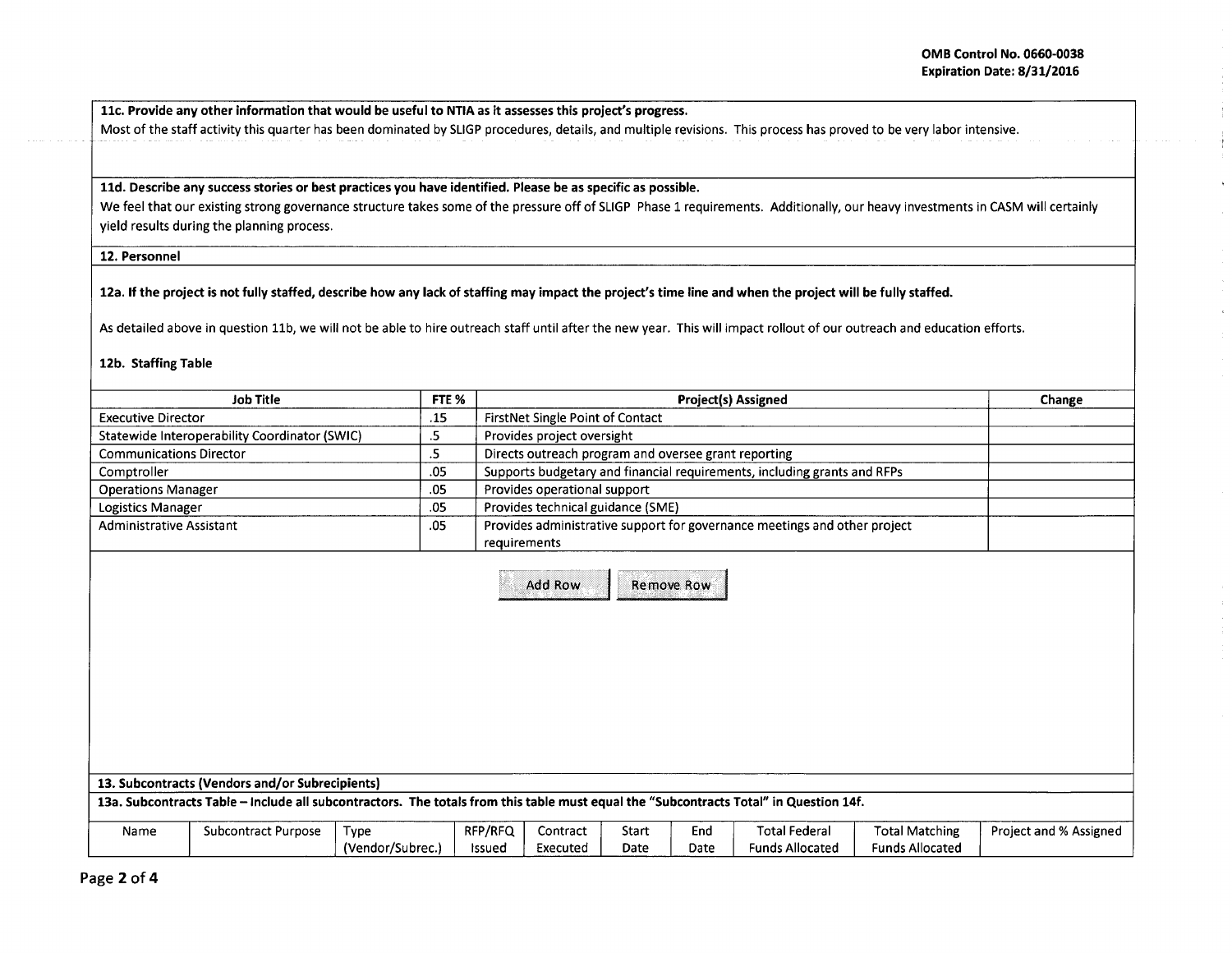| <b>TBD</b>                 |                              |                                                                                                               |           | (Y/N)                    | (Y/N)               |            |                      |                                |             |                          |
|----------------------------|------------------------------|---------------------------------------------------------------------------------------------------------------|-----------|--------------------------|---------------------|------------|----------------------|--------------------------------|-------------|--------------------------|
|                            | Conference Planner           |                                                                                                               | Vendor    | N                        | N                   | <b>TBD</b> | <b>TBD</b>           | 7,650                          | 0           | <b>NA</b>                |
| <b>TBD</b>                 | <b>Asset Survey</b>          |                                                                                                               | Vendor    | N                        | N                   | <b>TBD</b> | <b>TBD</b>           | 529,000                        | $\mathbf 0$ | NA.                      |
|                            |                              |                                                                                                               |           |                          |                     |            |                      |                                |             |                          |
| <b>TBD</b>                 | Data<br>Collection/Alignment |                                                                                                               | Vendor    | N                        | $\mathsf{N}$        | <b>TBD</b> | <b>TBD</b>           | 1,369,375                      | 0           | <b>NA</b>                |
|                            |                              |                                                                                                               |           |                          | Add Row             |            | Remove Row           |                                |             |                          |
|                            |                              |                                                                                                               |           |                          |                     |            |                      |                                |             |                          |
|                            |                              | 13b. Describe any challenges encountered with vendors and/or subrecipients.                                   |           |                          |                     |            |                      |                                |             |                          |
|                            |                              |                                                                                                               |           |                          |                     |            |                      |                                |             |                          |
| <b>NA</b>                  |                              |                                                                                                               |           |                          |                     |            |                      |                                |             |                          |
| 14. Budget Worksheet       |                              |                                                                                                               |           |                          |                     |            |                      |                                |             |                          |
|                            |                              | Columns 2, 3 and 4 must match your current project budget for the entire award, which is the SF-424A on file. |           |                          |                     |            |                      |                                |             |                          |
|                            |                              |                                                                                                               |           |                          |                     |            |                      |                                |             |                          |
|                            |                              |                                                                                                               |           |                          |                     |            |                      |                                |             |                          |
|                            |                              | Only list matching funds that the Department of Commerce has already approved.                                |           |                          |                     |            |                      |                                |             |                          |
|                            |                              |                                                                                                               |           |                          |                     |            |                      |                                |             |                          |
| Project Budget Element (1) |                              | <b>Federal Funds</b>                                                                                          |           | <b>Approved Matching</b> | <b>Total Budget</b> |            | <b>Federal Funds</b> | <b>Approved Matching Funds</b> |             | Total Funds Expended (7) |
| a. Personnel Salaries      |                              | Awarded (2)<br>0.00                                                                                           | Funds (3) | 454,005.00               | (4)<br>454,005.00   |            | Expended (5)         | Expended (6)<br>10,202.28      |             | 10,202.28                |
|                            | b. Personnel Fringe Benefits | 0.00                                                                                                          |           | 127,121.00               | 127,121.00          |            |                      |                                |             |                          |
| c. Travel                  |                              | 328,958.00                                                                                                    |           | 0.00                     | 328,958.00          |            | 4,955.00             |                                |             |                          |
| d. Equipment               |                              | 0.00                                                                                                          |           | 0.00                     | 0.00                |            |                      |                                |             |                          |
| e. Materials/Supplies      |                              | 0.00                                                                                                          |           | 0,00                     | 0.00                |            |                      |                                |             |                          |
| f. Subcontracts Total      |                              | 1,906,025.00                                                                                                  |           | 0.00                     | 1,906,025.00        |            |                      |                                |             |                          |
| g. Other                   |                              | 119,520.00                                                                                                    |           | 7,500.00                 | 127,020.00          |            |                      |                                |             | 4,955.00                 |
| h. Total Costs             |                              | 2,354,504.00                                                                                                  |           | 588,626.00               | 2,943,130.00        |            | 4955.00              | 10202.28                       |             | 15,157.53                |